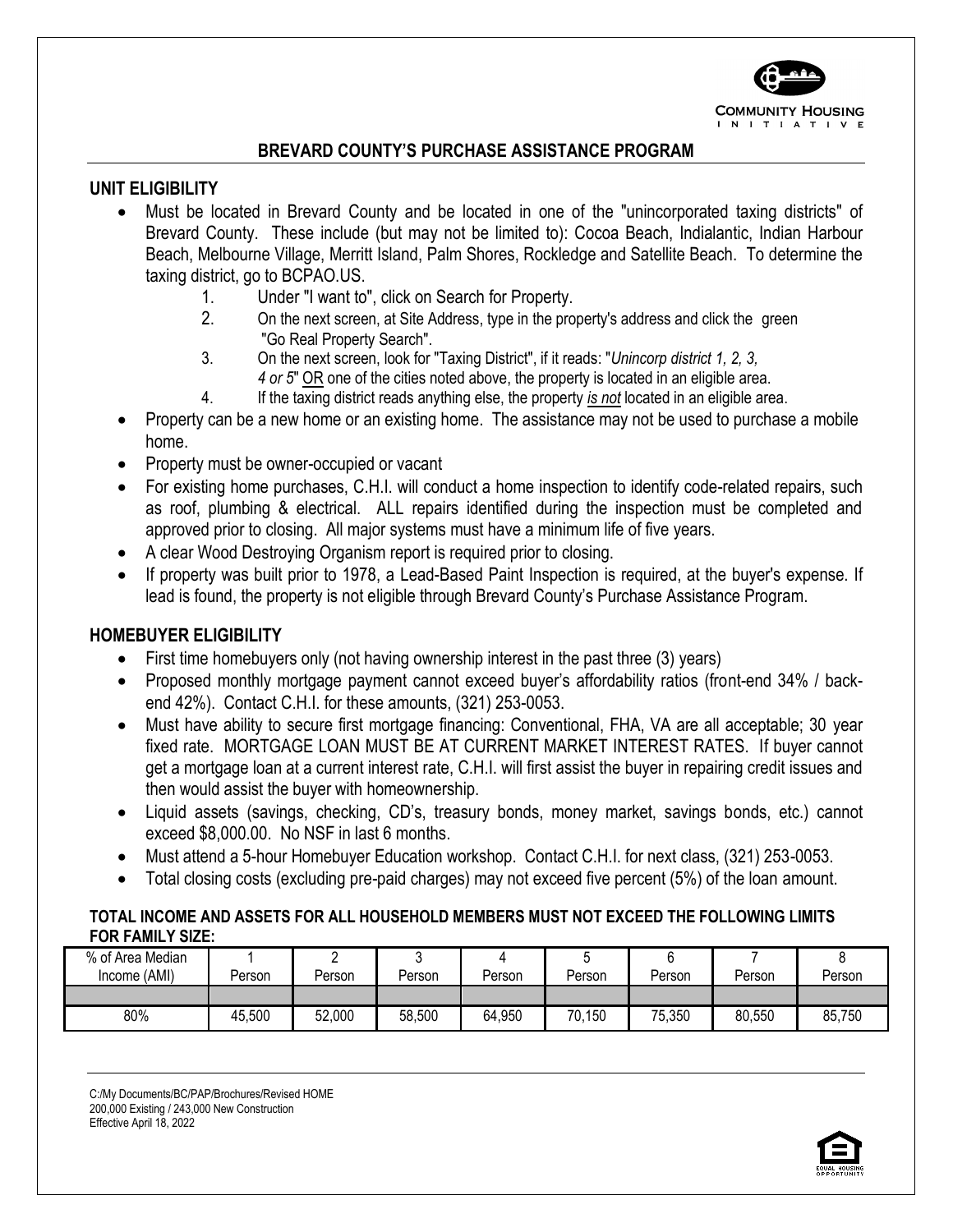

# **BREVARD COUNTY'S PURCHASE ASSISTANCE PROGRAM**

## **HOMEBUYER'S CONTRIBUTION**

Applicants must make a MINIMUM CASH CONTRIBUTION, based upon their income bracket:

Income Limits: Minimum Contribution:

| Very Low (50% or less of AMI)  | 500.00  |
|--------------------------------|---------|
| Low Income (51% - 120% of AMI) | .000.00 |

- Out of Pocket expenses paid before closing are considered as part of the applicant's contribution (i.e. appraisal fees, credit reports, deposits, homeowner's insurance premium, etc.);
- At closing, the minimum contribution must be satisfied on the settlement statement; buyer cannot receive any cash back at closing.
- The lender may require an additional contribution.







### **MAXIMUM ASSISTANCE LEVEL:**

Based on HUD's 2022 Income Limits, adjusted to family size.

| Income Limits:                               | Maximum Assistance: |
|----------------------------------------------|---------------------|
| Very Low (50% or less of AMI)                | \$22,400.00         |
| $(51\% - 80\% \text{ of AMI})$<br><b>LOW</b> | \$12,400.00         |

- Please note: The actual amount of assistance provided would be the minimum needed to get you into an affordable housing unit. WE WILL NOT OVER SUBSIDIZE ANY HOUSEHOLD
- Assistance may not exceed 35% of the purchase price of the home, including the cost of the land.

### **ASSISTANCE BECOMES A SECOND MORTGAGE:**

The assistance provided to each homebuyer, at the time of closing, will be in the form of a deferred payment loan at zero percent (0%) interest. The deferred payment loan will be recorded as a 2nd mortgage, in the Public Records of Brevard County. The second mortgage lien periods are:

| LIEN PERIOD | <b>ASSISTANCE AMOUNT</b> | <b>INCOME LEVEL</b> | <b>ANNUAL DEPRECIATION</b> |
|-------------|--------------------------|---------------------|----------------------------|
| 10 years    | Up to \$12,400           | VLI or Ll           | 1/10 of the loan amount    |
| 15 years    | Over \$12,401            | VLI or LI           | 1/15 of the loan amount    |

The loan must be repaid in full in accordance with the Board of County Commissioners approved recapture guidelines if the unit is sold, transferred, or is no longer the principal residence of the applicant or spouse during the affordability period.

C:/My Documents/BC/PAP/Brochures/Revised HOME 200,000 Existing / 243,000 New Construction Effective April 18, 2022